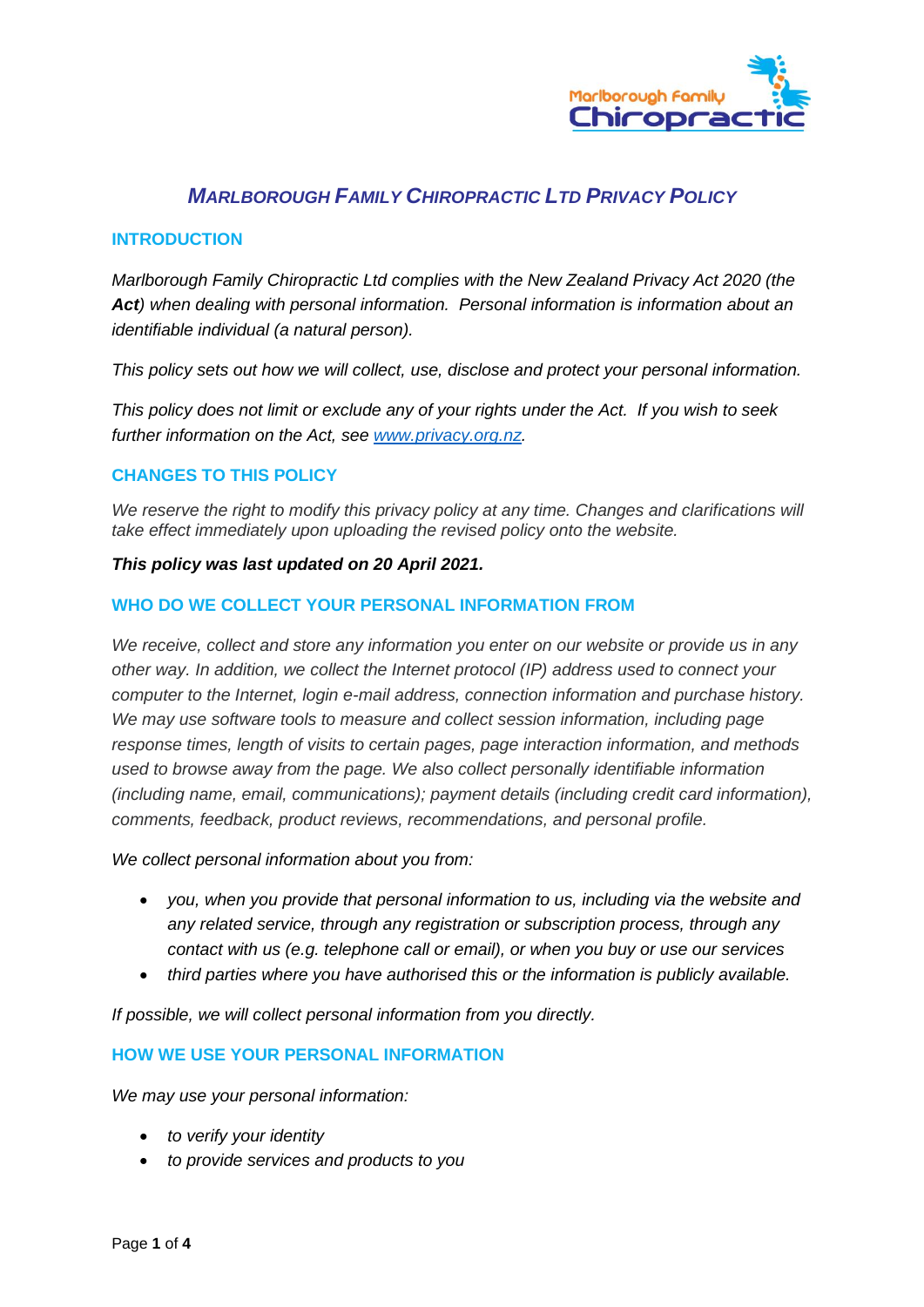

- *to market our services and products to you, including contacting you electronically (e.g. by text or email for this purpose)*
- *to improve the services and products that we provide to you*
- *to bill you and to collect money that you owe us, including authorising and processing credit card transactions*
- *to respond to communications from you, including a complaint*
- *to conduct research and statistical analysis (on an anonymised basis)*
- *to protect and/or enforce our legal rights and interests, including defending any claim*
- *for any other purpose authorised by you or the Act.*

*When you conduct a transaction on our website, as part of the process, we collect personal information you give us such as your name, address and email address. Your personal information will be used for the specific reasons stated above only.*

## **DISCLOSING YOUR PERSONAL INFORMATION**

*We may disclose your personal information to:* 

- *another company within our group*
- *any business that supports our services and products, including any person that hosts or maintains any underlying IT system or data centre that we use to provide the website or other services and products*
- *a credit reference agency for the purpose of credit checking you*
- *other health care providers (GPs, physios, specialists etc), on occasion we may send information to another chiropractor, in the instance you (the patient) is moving or require treatment whilst out of town on holiday.*
- *other third parties (for anonymised statistical information)*
- *a person who can require us to supply your personal information (e.g. a regulatory authority, including ACC)*
- *any other person authorised by the Act or another law (e.g. a law enforcement agency)*
- *any other person authorised by you.*

## **PROTECTING YOUR PERSONAL INFORMATION**

*We will take reasonable steps to keep your personal information safe from loss, unauthorised activity, or other misuse.*

*Marlborough Family Chiropractic Ltd utilises paper files, a computer database and a cloud based practice management software to securely store information on our customers, clients and employees.*

*Our website is hosted on the Wix.com platform. Wix.com provides us with the online platform that allows us to sell our products and services to you. Your data may be stored through Wix.com's data storage, databases and the general Wix.com applications. They store your*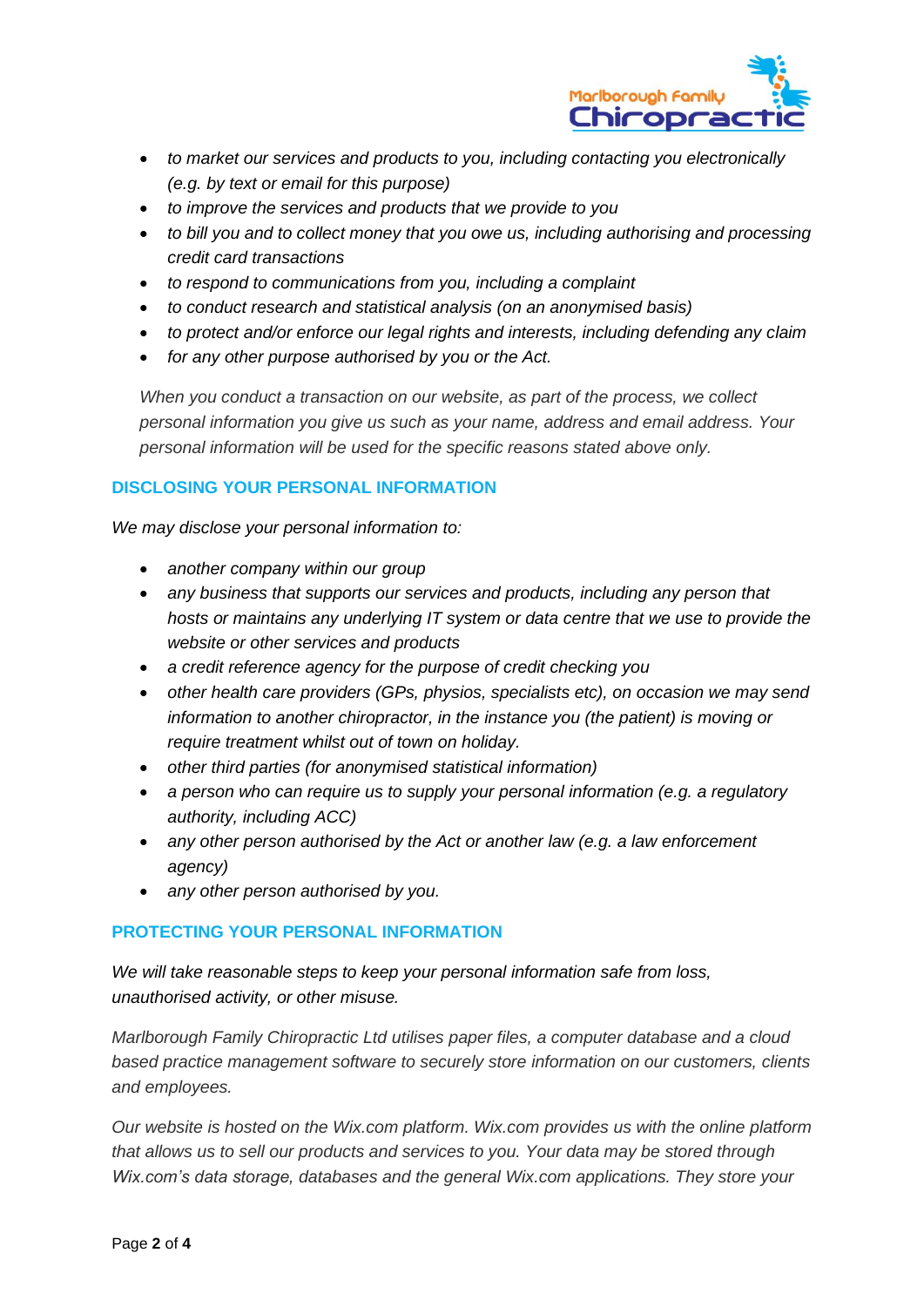

*data on secure servers behind a firewall.*

#### **ACCESSING AND CORRECTING YOUR PERSONAL INFORMATION**

*Subject to certain grounds for refusal set out in the Act, you have the right to access your readily retrievable personal information that we hold and to request a correction to your personal information. Before you exercise this right, we will need evidence to confirm that you are the individual to whom the personal information relates.*

*In respect of a request for correction, if we think the correction is reasonable and we are reasonably able to change the personal information, we will make the correction. If we do not make the correction, we will take reasonable steps to note on the personal information that you requested the correction.*

*If you want to exercise either of the above rights, email us at info@mfc.net.nz. Your email should provide evidence of who you are and set out the details of your request (e.g. the personal information, or the correction, that you are requesting).*

*We may charge you our reasonable costs of providing to you copies of your personal information or correcting that information.*

#### **INTERNET USE**

*While we take reasonable steps to maintain secure internet connections, if you provide us with personal information over the internet, the provision of that information is at your own risk.*

*If you post your personal information on the website's message board, you acknowledge and agree that the information you post is publicly available.*

*If you follow a link on our website to another site, the owner of that site will have its own privacy policy relating to your personal information. We suggest you review that site's privacy policy before you provide personal information.*

#### **COOKIES**

*We use cookies to monitor your use of the website. You may disable cookies by changing the settings on your browser, although this may mean that you cannot use all of the features of the website.* 

*Please note: Third-party services, such as Google Analytics or other applications offered through the Wix App Market, place cookies or utilise other tracking technologies through Wix´s services and may have their own policies regarding how they collect and store information. As these are external services, such practices are not covered by our Privacy Policy.*